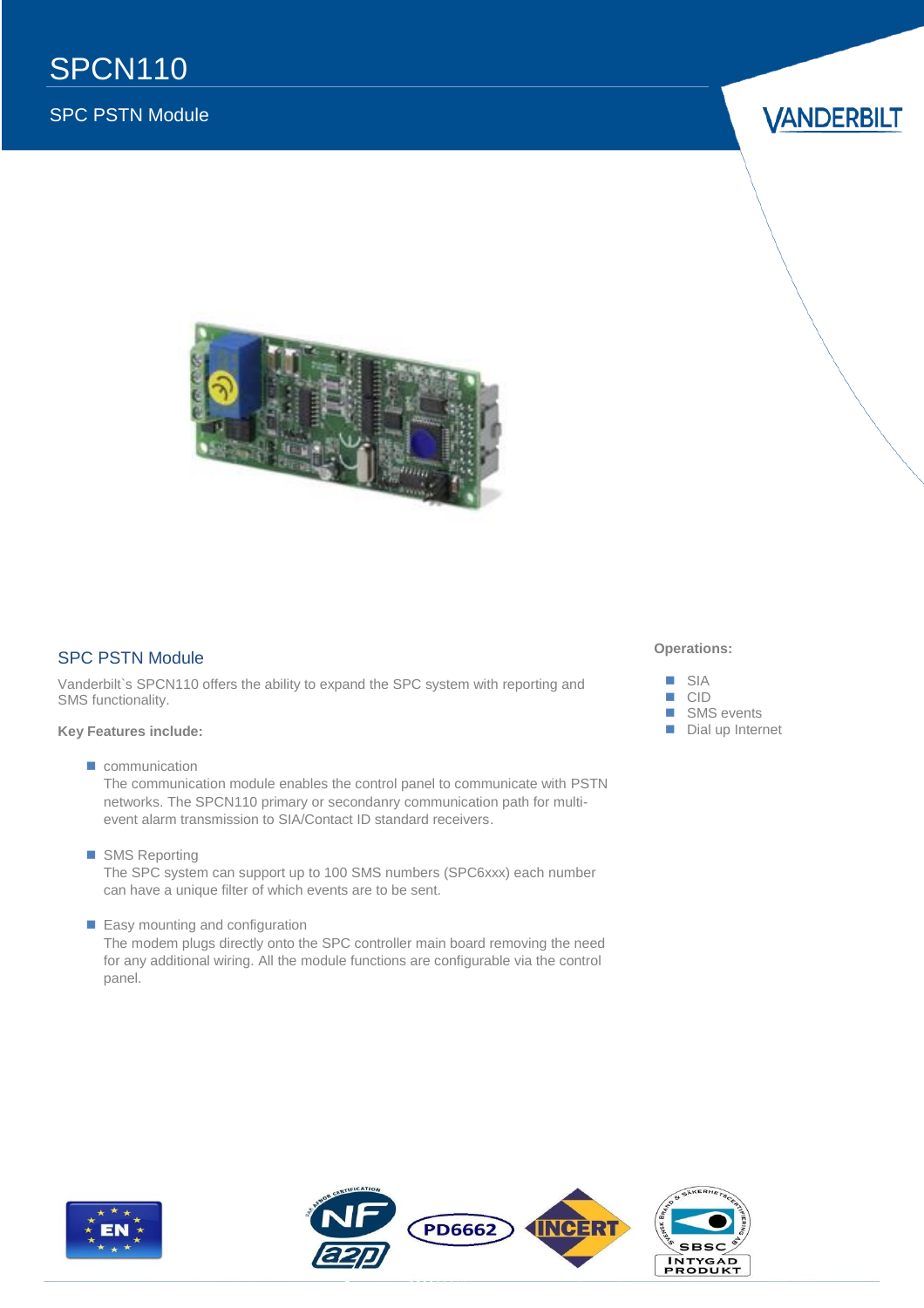## SPCN110

## SPC PSTN Module





#### **Technical Data**

| Functional                  |                                             |
|-----------------------------|---------------------------------------------|
| Network connections         | PSTN (analogue telephone network)           |
| <b>Power and Mechanical</b> |                                             |
| Operating current           | Max.35 mA at 12 V DC (communication active) |
| Quiescent current           | Max. 25 mA at 12 V DC                       |
| Mounting                    | Plug on module to SPC controller            |
| Operating temperature       | $-10^{\circ}$ ~ +50 °C                      |
| <b>Dimensions</b>           | 90 x 38 x 25 (PCB)                          |
| Weight                      | $0.030$ kg                                  |



Vanderbilt © Vanderbilt 2016

A6V10395217\_b page 2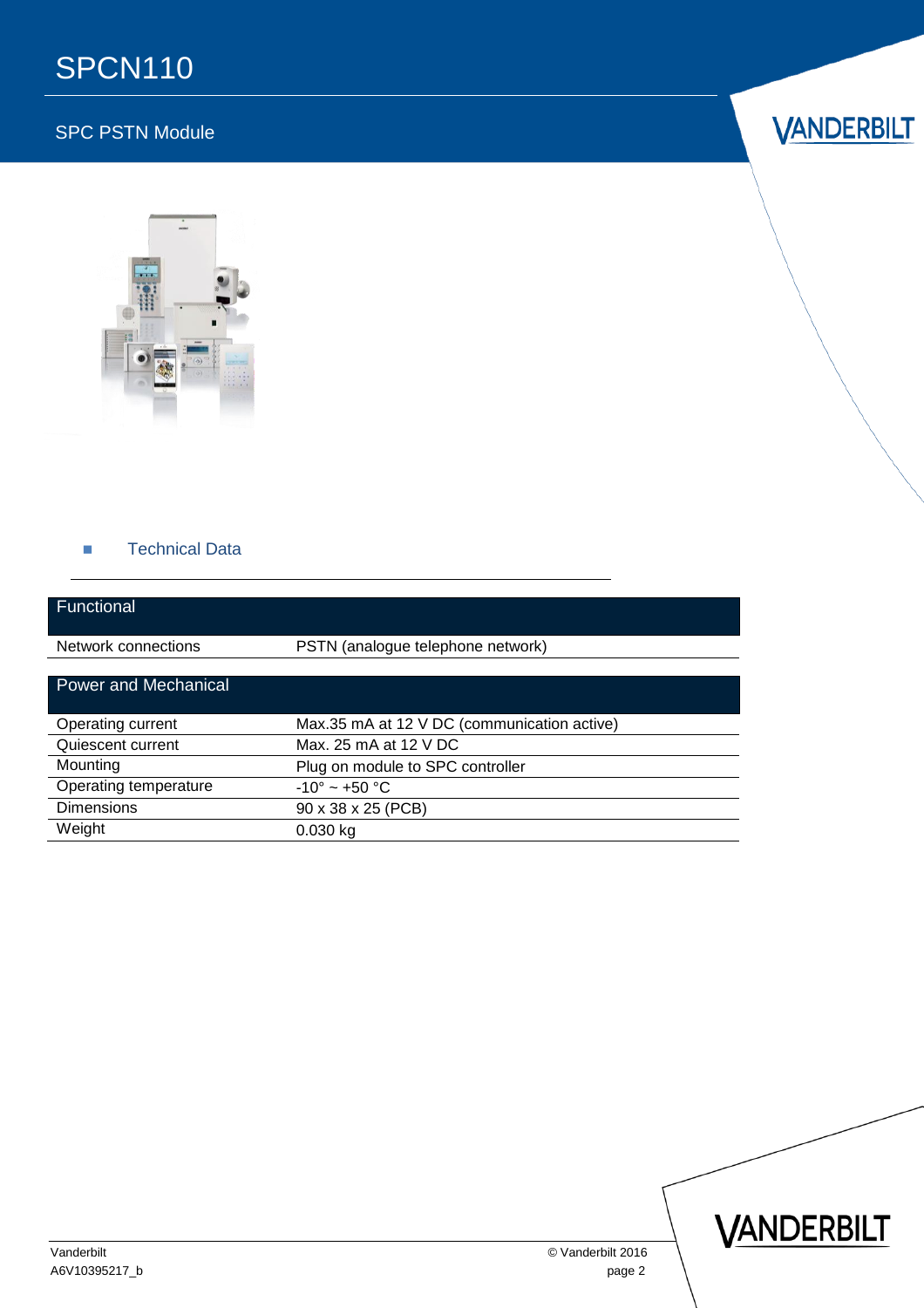## SPC PSTN Module

#### **Didering Data**

| Type  | Art. No.         | <b>Description</b>      | Weight*    |
|-------|------------------|-------------------------|------------|
| Modem | V54550-B101-A100 | SPCN110.000 PSTN module | $0.030$ Kc |

\* Total weight of the product inclusive of the weight of its accessories and packaging.

#### Additional Ordering Data

| <b>Type</b>       | Art. No.         | <b>Description</b>                                                                       |
|-------------------|------------------|------------------------------------------------------------------------------------------|
| <b>SPC Panels</b> |                  |                                                                                          |
| SPC6350.320-L1    | V54541-C118-A100 | SPC control panel, 16-512 zones, Ethernet, G5 metal housing                              |
| SPC6330.320-L1    | V54541-C105-C100 | SPC control panel, 8-512 zones, Ethernet, G3 metal housing                               |
| SPC5350.320-L1    | V54541-C117-A100 | SPC control panel, 16-128 zones, Ethernet, G5 metal housing                              |
| SPC5330.320-L1    | V54541-C107-B100 | SPC control panel, 8-128 zones, Ethernet, G3 metal housing                               |
| SPC5320.320-L1    | V54541-C106-B100 | SPC control panel, 8-128 zones, Ethernet, G2 metal housing                               |
| SPC4320.320-L1    | V54541-C109-B100 | SPC control panel, 8-32 zones, Ethernet, G2 metal housing                                |
| SPC4320.220-L1    | V54541-C114-A100 | SPC control panel, 8-32 zones, Ethernet, G2 housing with<br>metal base and plastic cover |
| Keypads           |                  |                                                                                          |
| SPCK520.100-N     | V54543-F115-A100 | Compact Keypad with graphical display and audio                                          |
| SPCK521.100-N     | V54543-F116-A100 | Compact Keypad with graphical display, card reader and audio                             |
| SPCK620.100       | V54543-F110-A100 | LCD keypad with graphical display                                                        |
| SPCK623.100       | V54543-F111-A100 | LCD keypad with graphical display, card reader and audio                                 |
| SPCK420.100       | V54543-F101-A100 | LCD keypad with 2 x 16 characters                                                        |
| SPCK421.100       | V54543-F102-A100 | LCD keypad with 2 x 16 characters and integrated card reader                             |
| <b>Expanders</b>  |                  |                                                                                          |
| SPCE452.100       | V54542-F107-A100 | Expander with 8 outputs, back tamper                                                     |
| SPCE652.100       | V54542-F106-A100 | Expander with 8 inputs and 2 outputs, back tamper                                        |
| SPCA210.100       | V54547-A101-A100 | 2-door expander                                                                          |
| SPCP432.300       | V54545-C103-A100 | Smart PSU with 2-door expander, G2-housing                                               |
| SPCP433.300       | V54545-C104-A100 | Smart PSU with 2-door expander, G3-housing                                               |
| SPCE110.100       | V54542-F104-A100 | Keyswitch expander with 2 LEDs and 3-position key switch                                 |
| SPCE120.100       | V54542-F105-A100 | Indication expander with 16 LEDs, 4 function keys and<br>integrated card reader          |
| SPCW130.100       | V54554-F101-B100 | SiWay RF-expander                                                                        |
| SPCP332.300       | V54545-C102-A100 | Smart PSU with 8 inputs and 2 outputs, G2-housing                                        |
| SPCP333.300       | S54545-C101-A100 | Smart PSU with 8 inputs and 2 outputs, G3-housing                                        |
| SPCP355.300       | S54545-C105-A100 | Smart PSU with 8 inputs and 6 outputs, G5 metal housing                                  |

| <b>Detectors</b> |                  |                                     |
|------------------|------------------|-------------------------------------|
| <b>PDM-112</b>   | V54530-F114-A100 | MAGIC PIR detector, 12m wide angle  |
| <b>PDM-118</b>   | V54530-F106-A100 | MAGIC PIR detector, 18 m wide angle |
| MK-1400          | V54536-F101-A100 | Magnetic contact                    |

#### **Accessories**